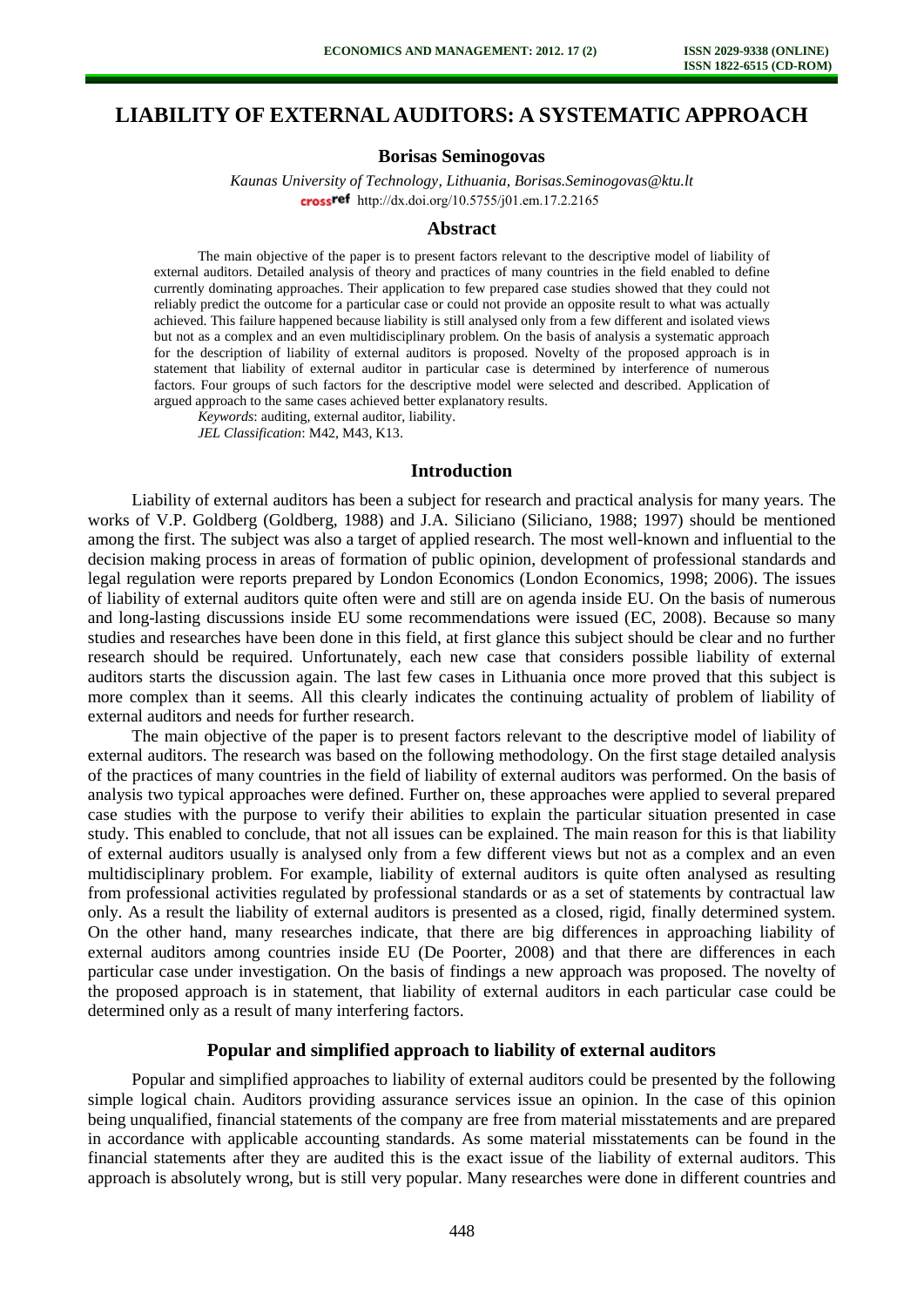the results show that it is as popular among companies as among regulators (Stirbu D. *et al.*, 2008). The main problem with this approach is misunderstanding of the basic concepts underlying assurance services.

# **Modern comprehensive approach to liability of external auditors**

There are a few basic concepts in theory and practice of assurance services which are extremely important for understanding liability of external auditors. The first concept, or the so called concept of reasonable assurance (Page M., 2006), is that assurance services provide a high level of assurance, but is not absolute (IFAC, 2010). It means that a risk of material misstatements still persists and that it is connected to the nature of assurance services. In this case, the existence of material misstatements does not directly imply liability of external auditors. In such situations the next concept, or the concept of due care, is applicable. The concept of due care means, that if all assurance services were provided in accordance with a set of code of ethics, accounting standards and regulations, but some material misstatements were found, it is not necessarily an issue of liability of external auditors. Liability of external auditor can be found only in the case of his intentional behaviour, total negligence or in case of his significant departure from auditing standards. The third concept, or the concept of management responsibility for financial statements, creates some general background and is very important in determining the liability of external auditors.

This approach is in line with the nature of assurance, is theoretically sound and therefore is currently dominating. It is possible to look at this approach as a set of clear rules on how to proceed in case of liability of external auditors and what is required is just to follow these given rules. Unfortunately, the analysis of numerous cases of possible liability of external auditors shows, that application of this approach directly in practice is extremely complicated and almost each case is followed by further discussion. All this creates evidence with which further research is required.

### **Proposed systematic approach to liability of external auditors**

Research done indicates that there are factors which are outside of modern approaches to liability of external auditors, but on a practical level often relevant in determination of liability of external auditors or even are sources of complications and discrepancies of this process. For example, attempts to analyse material misstatements of financial statements separately from their source and nature quite often create significant difficulties. Material misstatements of financial statements may be result of fraudulent activities of management (ACFE, 2007), which requires a totally separate analysis in comparison with material misstatements resulting from different application of accounting estimates. On the other hand a lot of different areas are based on professional judgement of auditors. All cases with problems considering existence of concerning assumptions also create separate area for analysis.

Liability of external auditors in each case could be described as a result of numerous factors. All the factors could be structured in the following way:

**First group** includes factors that deal with professional activities of auditors and of audit companies. This group of factors is related to perception of professional duties and ethical requirements by each auditor and the culture of the audit company he is working in, including governance and quality assurance measures. Such traditional factors as size of the audit company, previously accumulated experience, client portfolio, applied technology are also of great importance and are included in this group. As resulting from processes of clarification of auditing standards and assistance to small and medium auditing practices it was recommended to simplify some auditing and documentation procedures. On the other hand, investigation considering reasonable assurance and due care are directly connected to quality control and documentation processes inside the audit company. As reasonable assurance is often presented as a concept of evidence collection, simplification in process of documentation could be the result of lack of documentation of the evidence.

**Second group** of factors is related to oversight, governance and monitoring of auditing activities nationally or internationally. This group of factors includes requirements of professional standards and different auditing oversight systems that are in force. For example, dominance of international auditing standards is clear around the world, but in fact there are still big differences on set of standards in force in the EU or even in separate EU countries, for example UK (APC, 2009). There is a framework of oversight of the auditing activities that was set by the EU directives, but there are still big differences in oversight structures inside EU countries related to separation of responsibilities between state or quasi state structures and selfgoverning bodies like chambers of auditors. Most effort and appropriate new regulations during the last years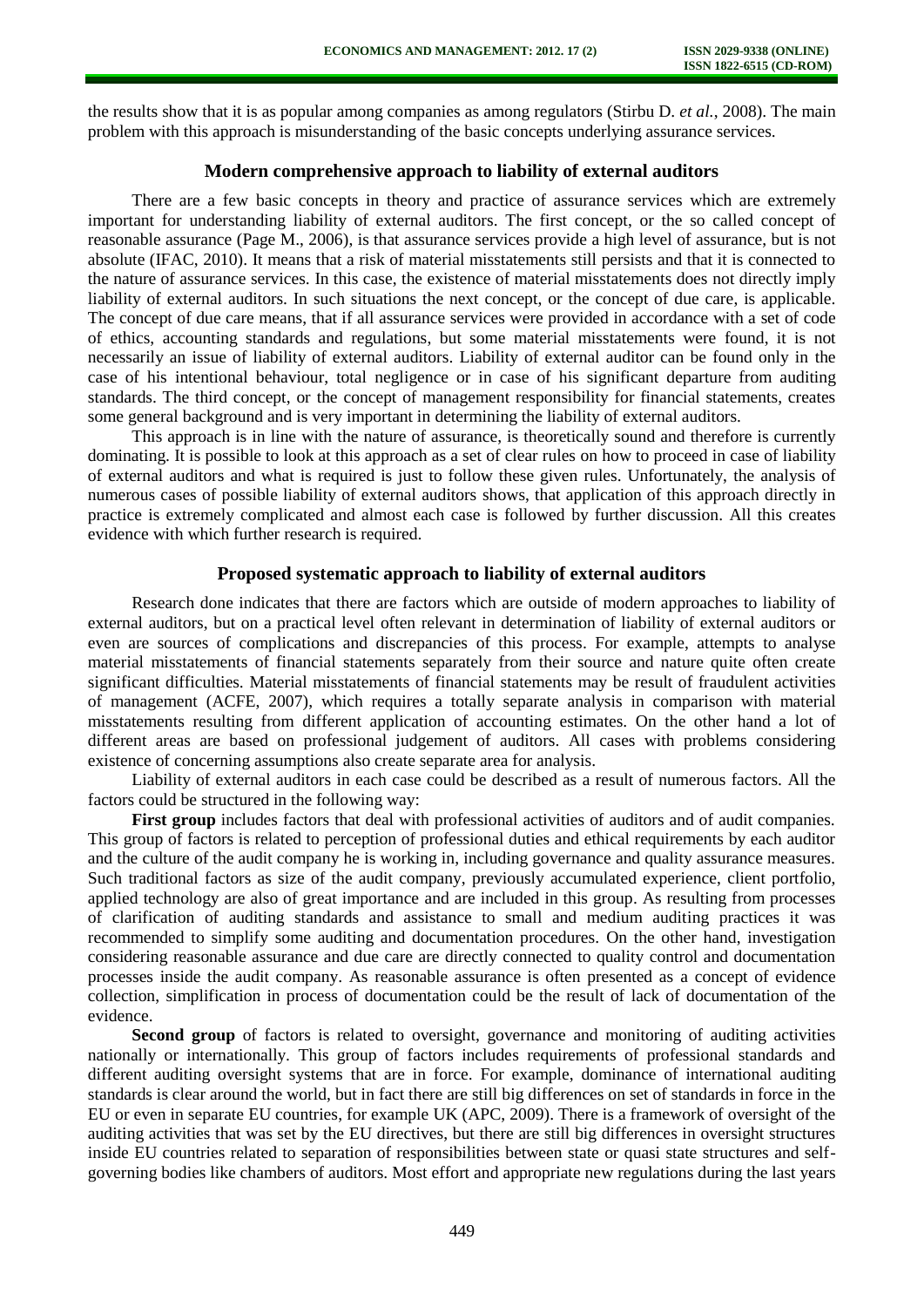(EC, 2008) were directed to the area of auditing of public interest companies, but quite often basis for statutory audit is much wider. In such situations some zones with partly unclear regulations of governance and monitoring are developed. Another important point is that new governance and monitoring structures were created within few years and they are certainly still developing and all results and consequences of their activities are not clear yet. Beside specially designed governance bodies there is parliamentary control, which is usually directly involved only in case of big scandals related to bankruptcy or fraud. This could create a negative public opinion on auditors and create high pressure or even tension between all parties involved.

**Third group** of factors is related to the legal and court system of each country. Depending on law traditions and accumulated experience, liability of external auditors may be a part of civil, contract, or even criminal law. For example there are still big differences among EU countries considering tort law applications for auditor's liability to third parties. Even countries with long history of audit services experience complications if the case with possible liability of external auditors is approaching court. The main reason for this is that it is rather difficult for courts to deal with practical applications of concepts of reasonable assurance and due care in case of auditors, because for courts they are more different than other cases. Another important issue is the changing of audit standards and regulations on auditing governance and oversight.

**Fourth group** of factors unites factors related to governance of companies to be audited and public perception of auditor's activities and profession. For example, there are entirely different approaches to governance of companies of public interest and other companies, although companies of different types could still have statutory audit. One of the most important and complex factors from this group is the existing "expectations gap". Post-SOX development inside companies of structures responsible for oversight of management and of internal and external auditors was also quite important.

More detailed analysis of factors belonging to each group shows that some factors could be reviewed as "hard", it means more or less defined and described, and "soft", it means that the importance and possible influence of the factor at the moment is highly uncertain. There are possibilities of shifts of factors between "soft" and "hard". For example, absence of court practice considering cases with liability of auditors involved should be considered as a "soft" factor. After some time, as practice on case basis will be accumulated, this factor will shift to "hard", as the court decision for the particular case will be estimated with a higher level of predictability.

# **Cases for analysis**

Case 1. A middle sized company. There is one shareholder who is actively participating in management and everyday activities of the company. Company was audited on statutory basis. Auditor is experienced. Opinion was unqualified. Material misstatements resulted from a rather complicated fraud scheme with participation of management. A lot of errors were done in investigation because of lack of experience. Civil and criminal cases started against auditor and his company. Outcome is totally unclear.

Case 2. A big company with statutory audit which is audited by small audit company. Multiple errors in planning and performing audit engagement were done. Material misstatements resulted from fraud performed by top management. Case against auditors was initiated by a third party. Positive decision in favour of auditors by court was made.

Case 3. Company of public interest with statutory audit was audited by highly skilled audit company. Issue with going concern, as company was bankrupted as serious error in strategy was done. Case against auditor was not started.

Case 4. Financial institution of public interest was audited by auditors with great experience in financial sector. Opinion was unqualified. Bankruptcy of financial institution was initiated by the body responsible for oversight of financial institutions. Fraud by top management and main shareholders is under investigation. Because of the size of financial institution, situation is under control of parliament commission. Extreme pressure on institution responsible for oversight of auditors has been accumulated. A negative public opinion on auditors was formed. Courts have no experience for cases of such size and complicatedness. Outcome is not clear.

All presented cases are rather simple, but clearly show that a dominating approach to determine liability of external auditors failed or its application is extremely complicated. On the other hand, in case of application of proposed systematic approach and particular addition to analysis of soft factors could significantly improve situation. For example, failure in application of the dominating approach could be